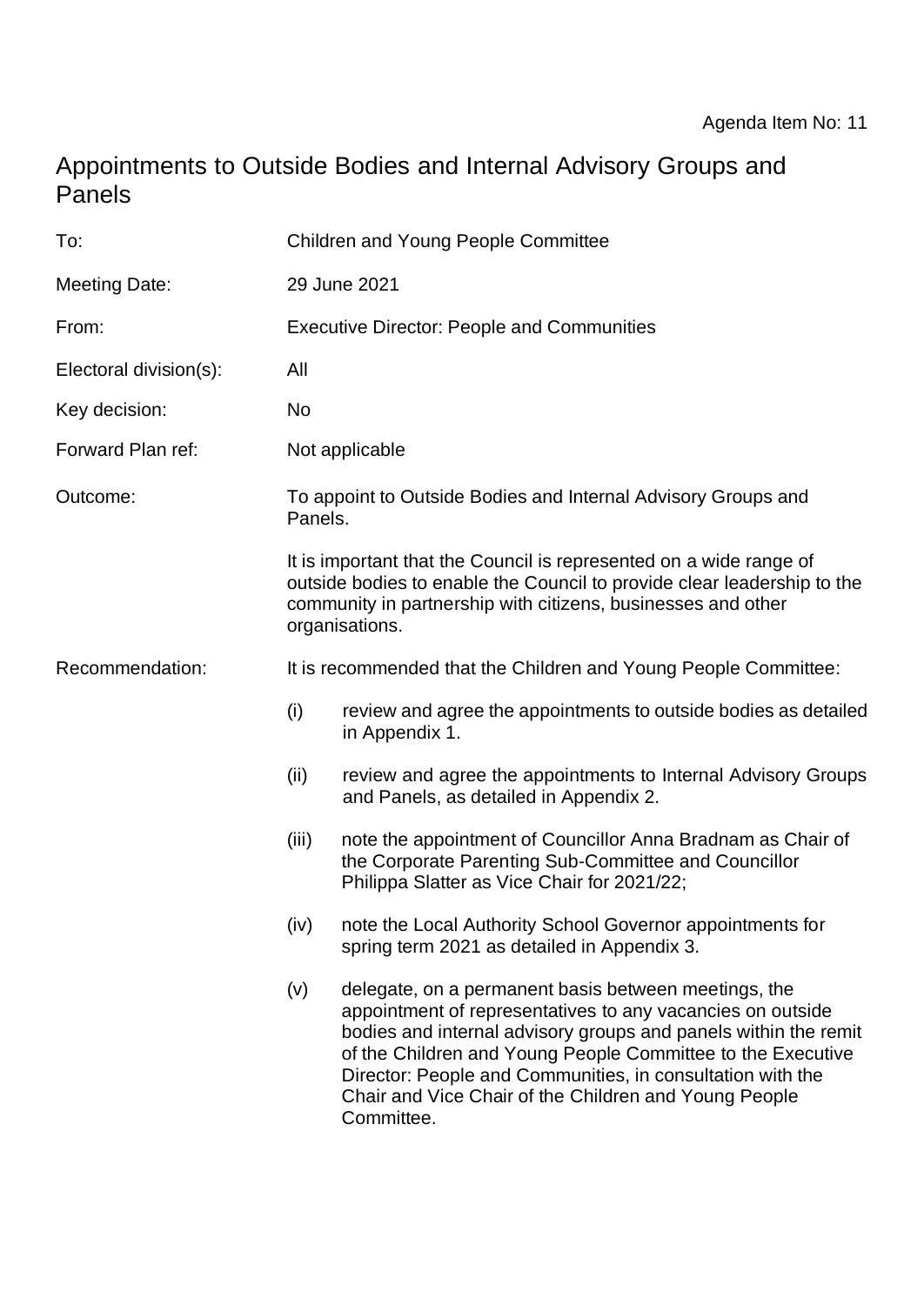Officer contact:

Name: Richenda Greenhill<br>Post: Democratic Service

Post: Democratic Services Officer<br>
Email: Richenda.greenhill@cambric

[Richenda.greenhill@cambridgeshire.gov.uk](mailto:Richenda.greenhill@cambridgeshire.gov.uk)

Tel: 01223 699171

Member contacts:

Names: Councillor Bryony Goodliffe (Chair) and Councillor Maria King (Vice Chair)

Email: [Bryony.Goodliffe@cambridgeshire.gov.uk](mailto:Bryony.Goodliffe@cambridgeshire.gov.uk)

[Maria.King@cambridgeshire.gov.uk](mailto:Maria.King@cambridgeshire.gov.uk)

Tel: 01223 706398 (office)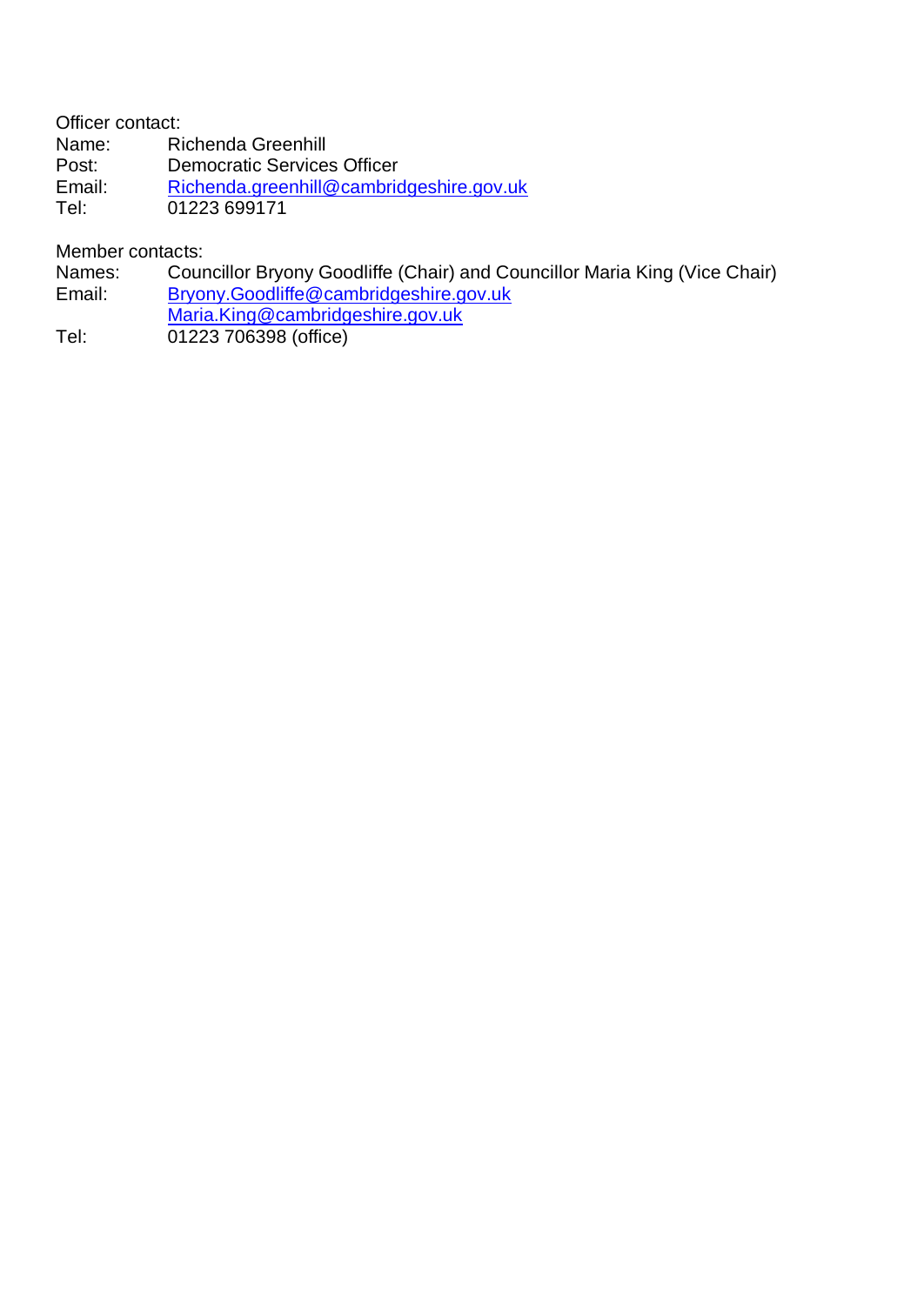# 1. Background

- 1.1 Appointments to Outside Bodies and Internal Advisory Groups and Panels are agreed by the relevant Policy and Service Committee. Details of the Children and Young People Committee's appointments to Outside Bodies are attached at Appendix 1 and its appointments to Internal Advisory Groups and Panels at Appendix 2.
- 1.2 The Children and Young People Committee (CYP) is also responsible for appointing the Chair and Vice Chair of the Corporate Parenting Sub-Committee from the members of the Sub-Committee appointed by Council. In order to expedite these appointments, the Executive Director for People and Communities exercised her delegated authority to appoint Councillor Anna Bradnam as Chair of the Corporate Parenting Sub-Committee and Councillor Philippa Slatter as Vice Chair for 2021/22 on 18 June 2021, in consultation with CYP Spokes.
- 1.3 CYP receives termly notification of Local Authority School Governor appointments and nominations. Details of the Governor appointments made in Spring Term 2021 are attached at Appendix 3 for noting.
- 1.4 The Committee agreed on 22 May 2018 to delegate, on a permanent basis between meetings, the appointment of representatives to any outstanding outside bodies, groups, panels, within the remit of CYP, to the Executive Director: People and Communities, in consultation with the Chair of CYP. Any appointments made under this delegation would be reported to the Committee at its next meeting. The Committee is recommended to confirm that delegation today.

### 2. Main Issues

- 2.1 The outside bodies where appointments are required are set out in Appendix 1 to this report. The previous representative(s) is indicated for information. It is proposed that the Committee should agree the new appointments to these bodies.
- 2.2 The internal advisory groups and panels where appointments are required are set out in Appendix 2 to this report. The previous representative(s) is indicated. It is proposed that the Committee should agree the new appointments to these bodies.

## 3. Alignment with corporate priorities

3.1 Communities at the heart of everything we do

It is important that the Council is represented on a wide range of outside bodies to enable the Council to provide clear leadership to the community in partnership with citizens, businesses and other organisations.

3.2 A good quality of life for everyone

There are no significant implications for this priority.